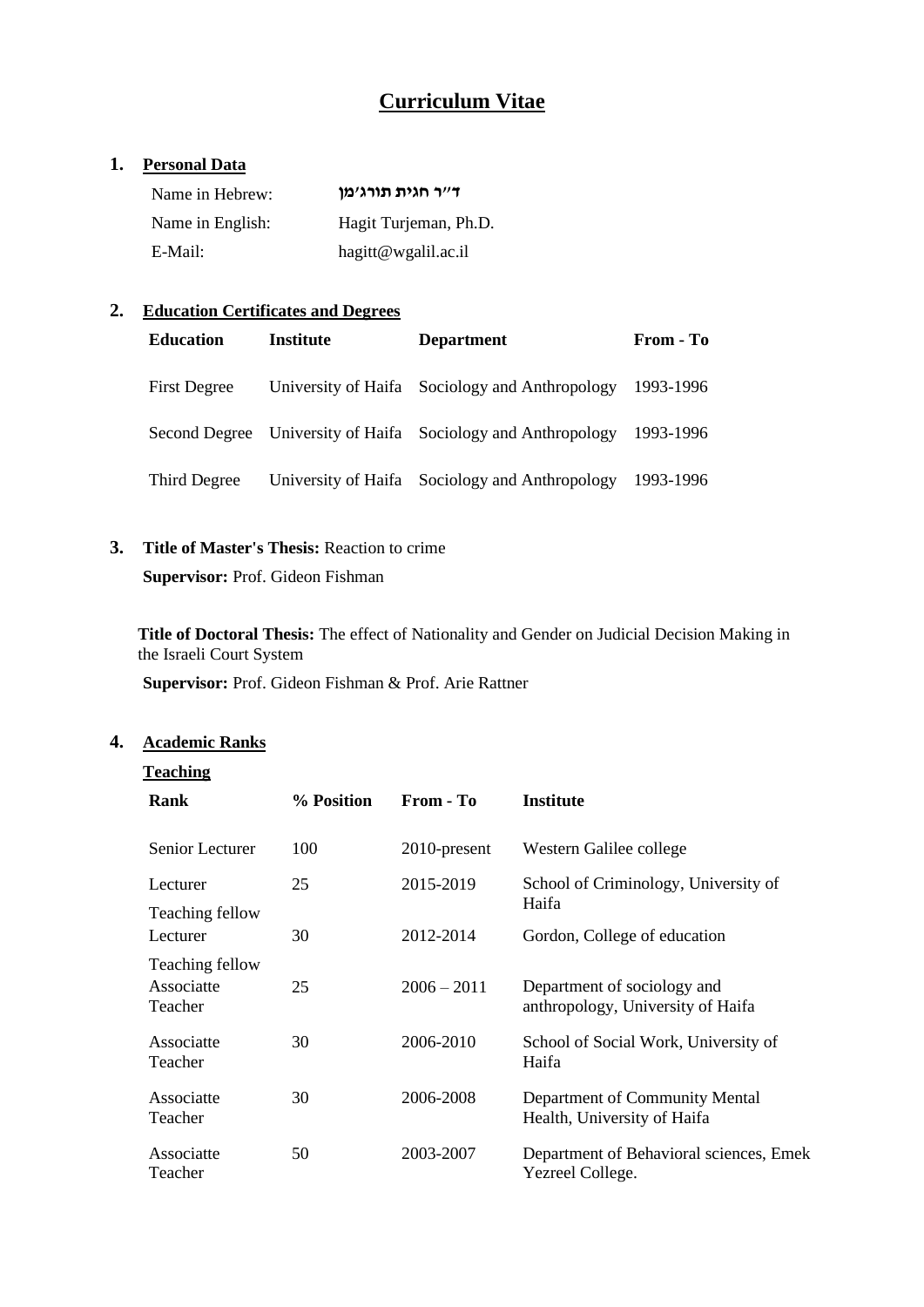| Rank                                          | % Position | From - To    | <b>Institute</b>                                                                                |
|-----------------------------------------------|------------|--------------|-------------------------------------------------------------------------------------------------|
| Associatte<br>Teacher                         | 50         | 1996-2000    | Department of sociology and<br>anthropology, faculty of social sciences,<br>University of Haifa |
| Research                                      |            |              |                                                                                                 |
| Rank                                          | % Position | From - To    | <b>Institute</b>                                                                                |
| Research<br>associate                         | 100        | 2005-present | The Center for the Study of Society,<br>University of Haifa                                     |
| Methodological<br>Advisor                     | 20         | 2004-2005    | The center of research and study of aging,<br>University of Haifa                               |
| Research<br>associate (visiting)<br>position) | 100        | 2004         | Department of developmental psychology,<br>Friedrich-Schiller university, Jena,<br>Germany      |
| Research assistant                            | 50         | 2000-2005    | Minerva Center for Youth Studies,<br>University of Haifa                                        |

# **5. Supervising Graduate and Post-Graduate Students**

Names of M.A. Students (supervised by the lecturer)

| <b>Name of Student</b> | <b>Year of Completion</b> | <b>Co-Supervisor</b> |
|------------------------|---------------------------|----------------------|
| Naama Goldstein        | 2017                      | Prof. Arie Rattner   |
| Michal Fertouk         | 2015                      | Prof. Badi Haseise   |
| Valeria Tarachenkov    | 2020                      | Dr. Tali Gal         |
| Oren Charhi            | 2020                      | Dr. Tali Gal         |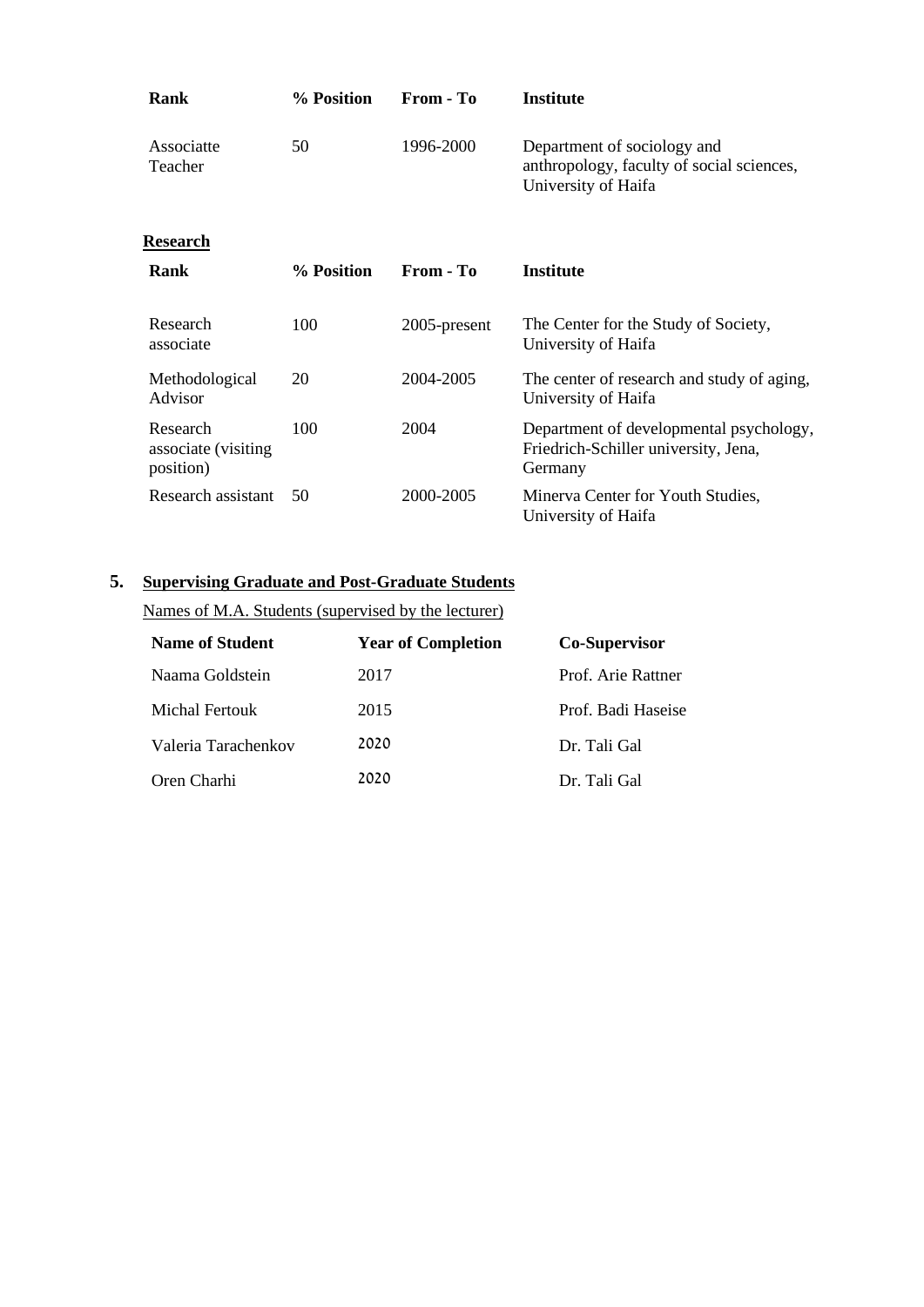### Names of Doctoral Students (supervised by the lecturer)

| <b>Name of Student</b> | <b>Year of Completion</b> | <b>Co-Supervisor</b> |
|------------------------|---------------------------|----------------------|
| Vered Tamir            | 2018                      | Prof. Gideon Fishman |
| Michal Fertuk          | $\overline{\phantom{a}}$  | Prof. Arie Rattner   |

### **6. Research Grants**

| From-To   | <b>Funding</b><br><b>Agency</b>                                | <b>Title of Research</b>                                                                                               | <b>Amount</b>         | <b>Names</b> of<br><b>Research</b><br><b>Partners</b> |
|-----------|----------------------------------------------------------------|------------------------------------------------------------------------------------------------------------------------|-----------------------|-------------------------------------------------------|
| 2019-2022 | National<br>Insurance<br>institute of<br>Israel                | Pre-military preparatory as<br>arehabilitative program for youth<br>at high risk                                       | 730,000<br><b>NIS</b> | Yaakov<br>Reuven $&$<br><b>Benny Bailey</b>           |
| 2019-2021 | National<br>Insurance<br>institute of<br>Israel                | Working with hard-core neglecting<br>families.                                                                         | 250,000<br><b>Nis</b> | Yaakov<br>Reuven                                      |
| 2018-2021 | Ministry of<br>labor, social<br>affairs and<br>social services | <b>Evaluation of Intervention</b><br>Programs for Addicts                                                              | 420,000<br><b>Nis</b> | Yaakov<br>Reuven                                      |
| 2017-2020 | National<br>Insurance<br>institute of<br><b>Israel</b>         | Ethiopian Youth at Risk and Their<br>Families - Intervention Evaluation                                                | 880,000<br><b>NIS</b> | Yaakov<br>Reuven                                      |
| 2014-2018 | National<br>Insurance<br>institute of<br>Israel                | Child Neglected by Their Parents -<br><b>Evaluation Study</b>                                                          | 811,000<br><b>NIS</b> | Yaakov<br>Reuven                                      |
| 2014-2018 | <b>ISF</b>                                                     | From Adolescence to Young<br>Adulthood a Follow-Up Study of<br>the Acculturation and Delinquency<br>of Immigrant Youth | 450,000<br><b>NIS</b> | Gideon<br>Fishman                                     |
| 2007-2010 | <b>ISF</b>                                                     | The effect of sentencing reform in<br>Israel: Disparity, discrimination<br>and prosecutorial power                     | 350,000<br><b>NIS</b> | Oren Gzal<br>Ayal<br>Gideon<br>Fishman                |

## **7. Organization of Scientific Conferences**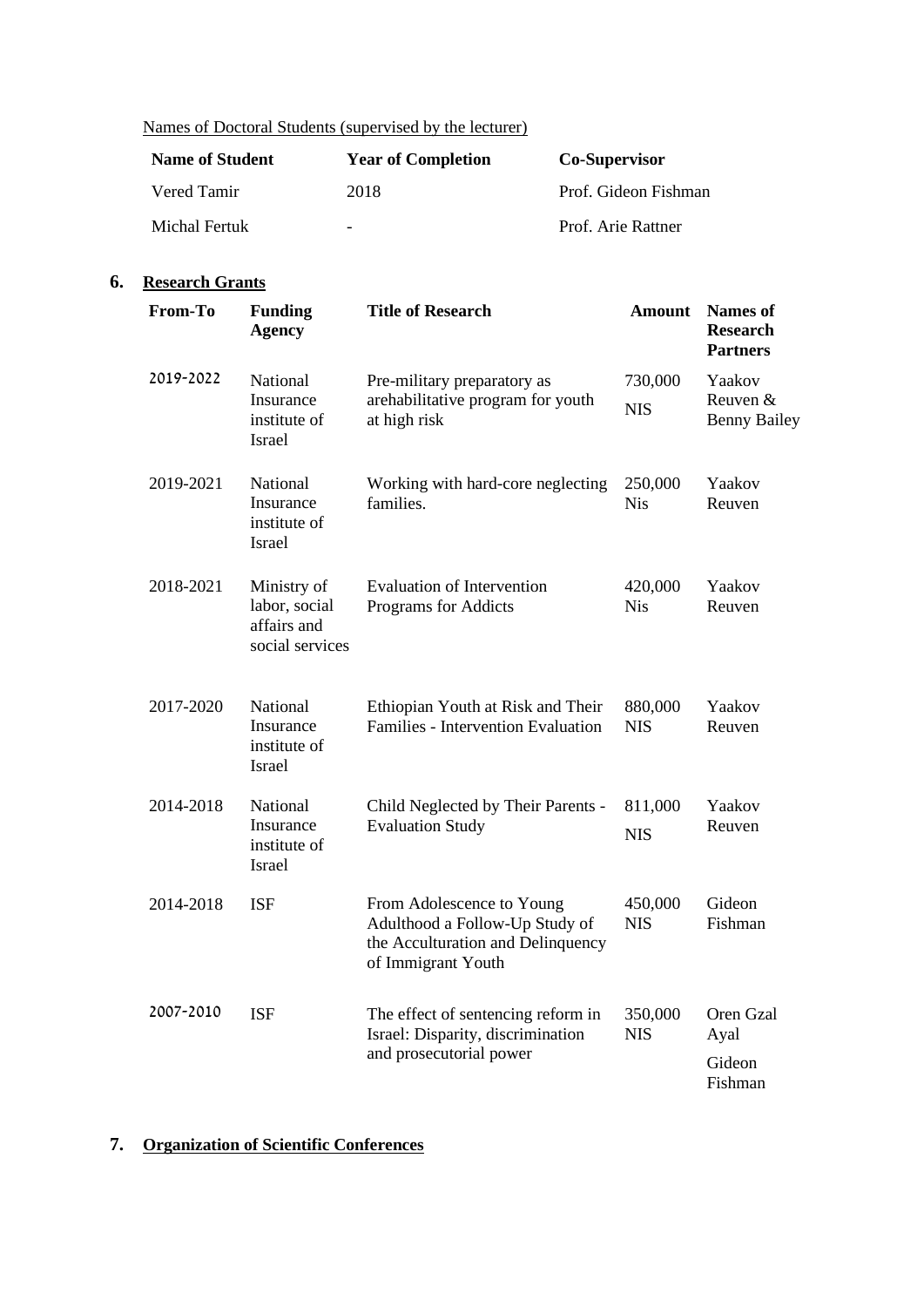| <b>Dates</b>      | <b>Name of Conference</b>                                                                           | <b>Place of</b><br><b>Conference</b> | <b>Subject Conference/Role at</b><br><b>Conferences/ Comments</b>                             | Role      |
|-------------------|-----------------------------------------------------------------------------------------------------|--------------------------------------|-----------------------------------------------------------------------------------------------|-----------|
| August,<br>2021   | The international<br>conference on<br>economic strength<br>and social capital in<br>the Middle East | Western<br>Galilee<br>College        | Organizer on behalf of the<br>institute of economics, society<br>and peace in the Middle East | Organizer |
| May,<br>2019      | The pendulum of<br>gender equality: The<br>world of men in<br>research and therapy                  | Western<br>Galilee<br>College        | Organizer on behalf of the<br>Criminology department                                          | Organizer |
| January,          | Youth on the                                                                                        | Western                              | Organizer on behalf of the                                                                    | Organizer |
| 2018              | sequence of addiction                                                                               | Galilee<br>College                   | Ministry of labor, social affairs<br>and social services                                      |           |
| June,<br>2017     | The pendulum of<br>gender equality: The<br>status of men in<br>marital disputes                     | Western<br>Galilee<br>College        | Organizer on behalf of the<br>Criminology department                                          | Organizer |
|                   | Between historical<br>justice and private<br>injustice                                              |                                      |                                                                                               |           |
| May,<br>2017      | Crime, Victimization,<br>and Law<br>Enforcement : Local<br>and International<br>Perspectives        | Ramat<br>Rahel,<br>Jerusalem         | Organizer on behalf of the<br><b>Israeli Society of Criminology</b>                           | Organizer |
| Fabruary,<br>2016 | Children and<br>adolescents at resk -<br>Developmental<br>aspects of risk                           | Western<br>Galilee<br>College        | Organizer on behalf of the<br>Ministry of labor, social affairs<br>and social services        | Organizer |
| February,<br>2014 | Wildernss therapy -<br>The Power of the<br>Destert                                                  | Western<br>Galilee<br>College        | Organizer on behalf of the<br>Ministry of labor, social affairs<br>and social services        | Organizer |
| January,<br>2013  | Multi-cultural aspects<br>of Restorative Justice                                                    | Western<br>Galilee<br>College        | Organizer on behalf of the<br>department of criminology                                       | Organizer |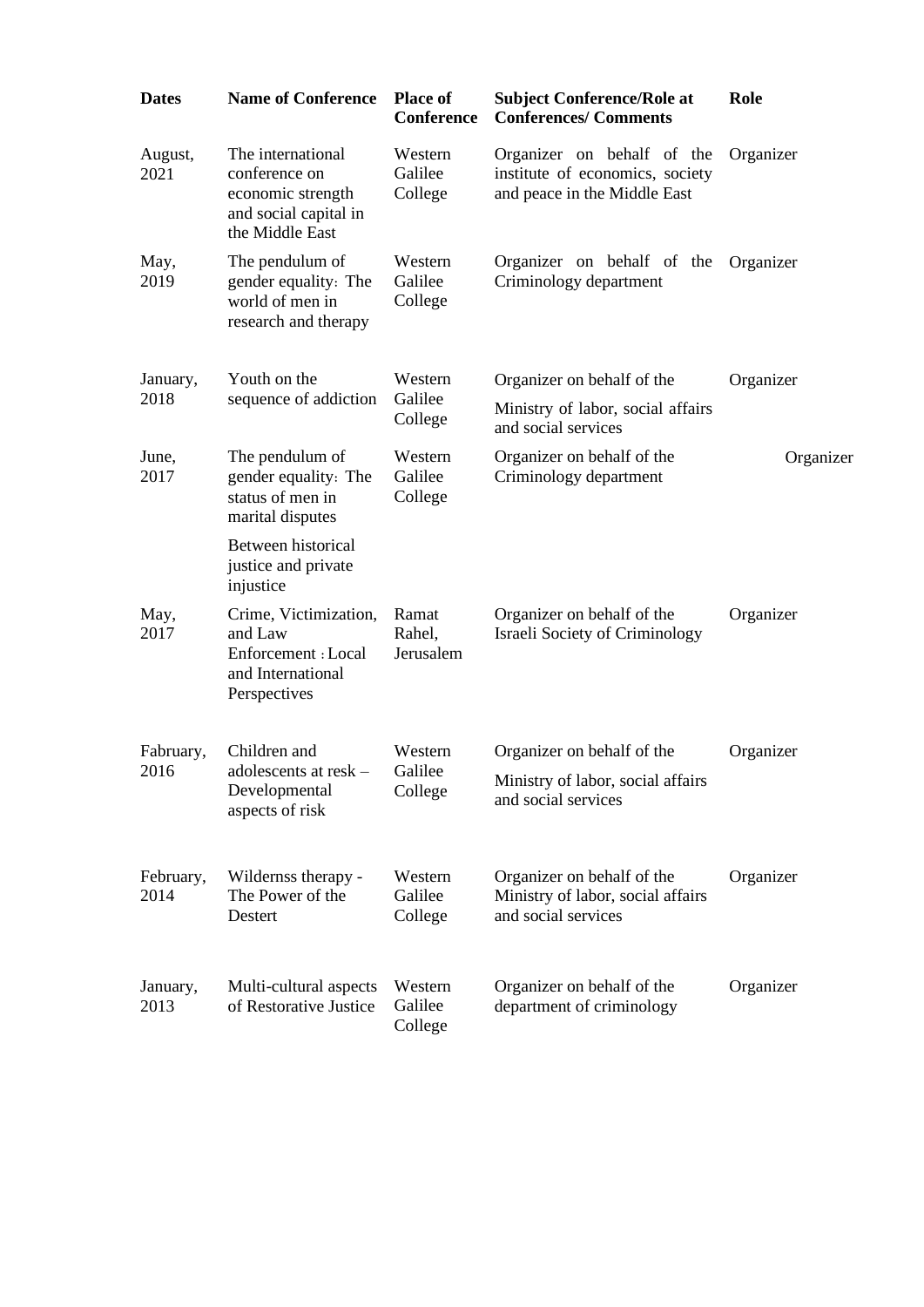# **8. Positions Held**

| From-To          | <b>Institute</b>               | <b>Position</b>                                                             | % Position |
|------------------|--------------------------------|-----------------------------------------------------------------------------|------------|
| $2020$ - present | <b>Western Galilee College</b> | Head of the department of Sociology                                         | 100        |
| $2020$ - present | Western Galilee College        | Head of the institute of economics,<br>society and peace in the Middle East | 100        |
| 2017-present     | Western Galilee College        | Head of the department of<br>Criminology                                    | 100        |
| $2015$ -present  | Western Galilee College        | Head of the research center studying<br>children and youth ad risk          | 100        |
| 2010-2016        | Western Galilee College        | Head of the criminology unit                                                | 100        |

# **9. Scientific Areas of Specialization**

Juvenile delinquency, judicial decision making, decision making process, Acculturation, Immigration, young adults, child neglect, youth at risk, intervention evaluation, substance addiction.

## **10. Academic Profile**

| 2017-present     | Intervention programs for addicts - evaluation study (With J. Reuven)                                                              |
|------------------|------------------------------------------------------------------------------------------------------------------------------------|
| 2017-present     | Ethiopian adolescence at risk and their family - intervention evaluation study<br>(With J. Reuven)                                 |
| $2015$ - present | Risk and protective factors among adjudicated youth (With J. Reuven)                                                               |
| $2014$ - present | Child neglected by their parents - evaluation study (With J. Reuven)                                                               |
| $2014$ - present | From Adolescence to Young Adulthood A Follow-Up Study of the<br>Acculturation and Delinquency of Immigrant Youth (With G. Fishman) |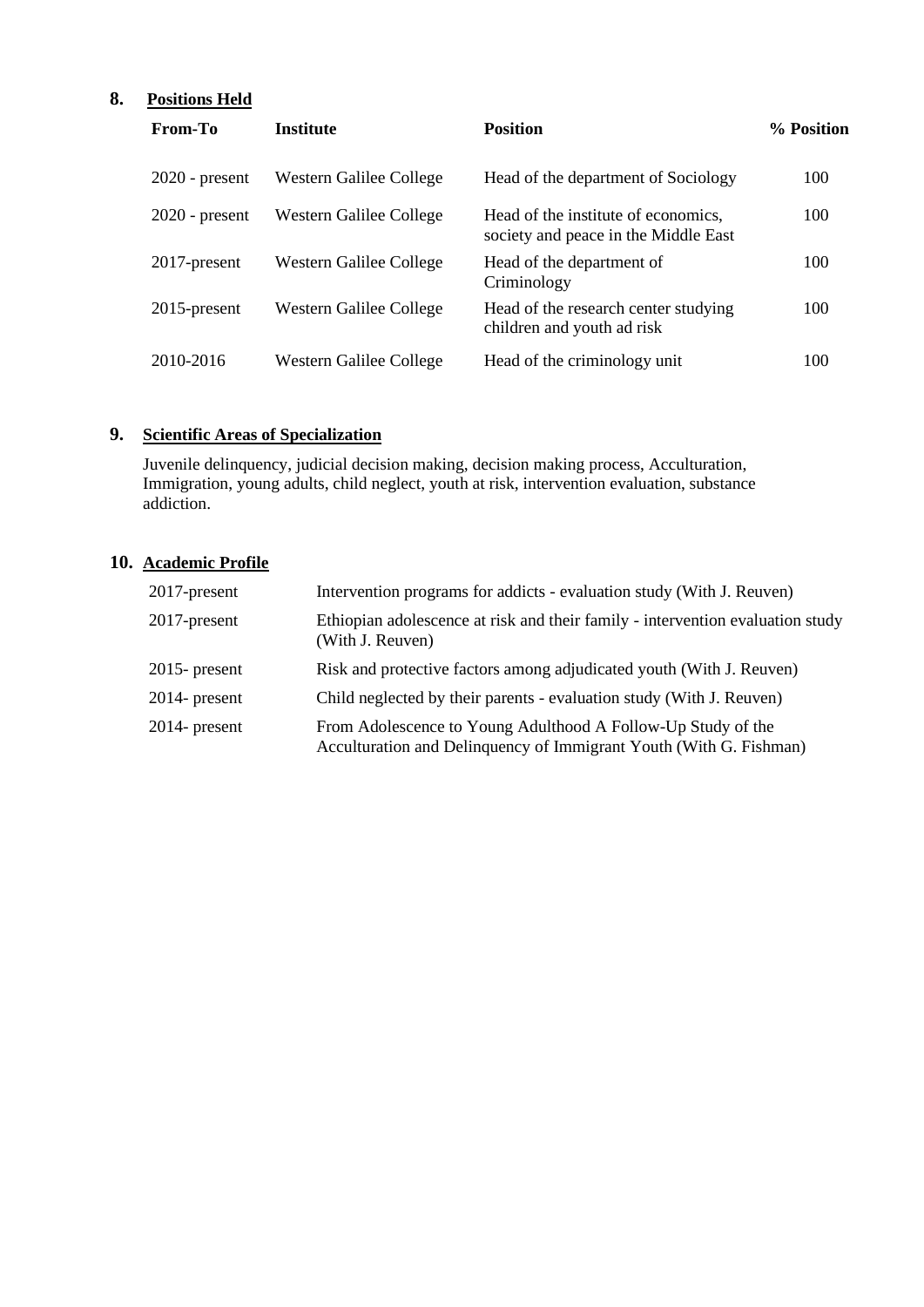### **Publications**

#### **Hagit Turjeman PH.d**

## **A. Articles or Chapters in Scientific Books (which are not Conference Proceedings)**

#### **Published**

Reuven, Y., & Turjeman, H. (2021). Risk factors of teenagers who committed sex offenses a comparative view. In, Shechory Bitton, M., Abulafia, J. & Zvi, L. (ed.). *Sexual offences in israel: Trends in legislation, assessment and treatment.* (in Hebrew)

Reuven, Y., & Turjeman H, (2018). Young Adultes in Israel on the risk continuum. In: Boni Noh, H. (ed.). Young Adults in Israel. (in Hebrew)

#### **B. Articles in periodical**

- Turjema, H., & Fishman, G. (2017). Immigration and crime among adolescents between myth and reality. *Israeli criminology* (in Hebrew).
- Gazal-Ayal, O., Turjeman, H. &Fishman, G. (2013). Do sentencing guidelines increase prosecutorial power? An ampirical study. Law and Contemporary Problems, 76, 1, 131-160.
- Turjeman, H., Mesch G., & Fishman, G. (2008). Social identity, identity Change and delinquent behavior. *International Journal of Comparative Sociology*, *49*, 111-126 .
- Turjeman, H., Fishman, G., & Mesch, G. (2008). The effect of acculturation ondepressive moods: Immigrant boys and girls during their transition from lateadolescence to early adulthood. *International Journal of Psychology*, *43*, 32-44.
- Mesch, G., Turjeman, H., & Fishman, G. (2008). Social Identity and violence among immigrant adolescents. *New Directions for Youth Development*, *11*9, 129-150.
- Rattner, A., Turjeman H., & Fishman, G. (2008). Public versus private defense: Can money buy justice. *Journal of Criminal Justice*, *36*, 43-49.
- Mesch, G., Turjeman, H., Fishman, G. (2007). Percieved discrimination and well being of immigrant adolescents. *Journal of Youth and Adolescents*, *37*, 592-604.
- Fishman G., Rattner A., & Turjeman, H. (2006). Sentencing outcomes in a multinational society: When judges, defendants, and victims can be eitherArabs or Jews. *European Journal of Criminology*, *3*, 69-84.

#### **Articles Submitted to Refereed Journals – Under Review**

- Turjeman, H. & Baily B. (Under review). Dynamics when risk is high: Cross-generational transmission of IPV, *Journal of Family Violence*
- Turjeman, H & Peled, Y (Under review). The information flux ecological system: re-examining Bronfenbrenner's ecological theory. *Developmental Psychology*
- Turjeman, H. & Fishman, G. (Under review). Criminal Victimization, Fear of Crime and their Impact on Quality of Life. *Research in crime and delinquency*
- Turjeman, H. & Fishman, G. (Under review). What Determines Fear Of Violent Victimization Who You Are Or Where You Live? *International Review of Victimology*
- Turjeman, H., Fishman, G., & Rattner, A. (Under review). The effect of in group-out group vs. majority - minority: the impact of gender on court decisions – some unexpected findings*. Sex roles*

### **C. Other Scientific Publications**

*non-refereed publications*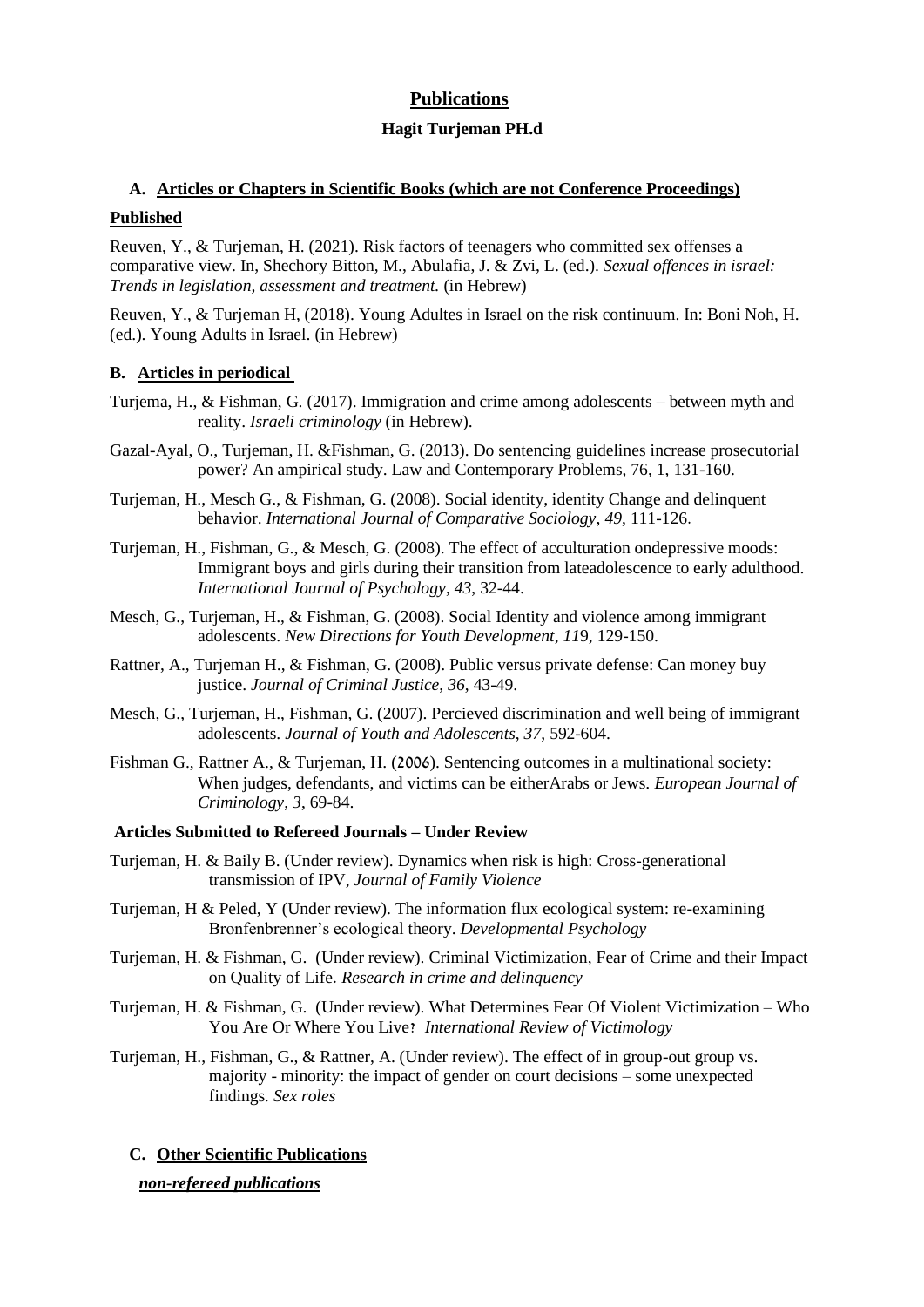- תורג'מן, ח' וראובן י' )2020( הזנחת ילדים ומתבגרים על ידי משפחותיהם מהתיאוריה אל הפרקטיקה. דו"ח מחקר מסכם. קרן ילדים ונוער בסיכון. ביטוח לאומי, משרד העבודה , הרווה והשירותים החברתיים.
- תורג'מן, ח' וראובן י' )2020( מכינוץ ניצוץ הכנה לשירות צבאי כמנוף לצמצום מצבי סיכון בקרב צעירים (מחזור תש"פ). קרן ילדים ונוער בסיכון. ביטוח לאומי, משרד העבודה , הרווה והשירותים החברתיים.
- ראובן , י' ותורג'מן, ח' ) 2018( צעירים בישראל על רצף הסיכון. בתוך: ח', בוני נוח )עורכת(. בוגרים צעירים בישראל. תרומה שווה.
	- תורג'מן, ח' וראובן י' ) 2018( הערכת תהליכי התערבות לצמצום היקפי וחומרת מצבי ההזנחה של ילדים במשפחותיהם. דוח ביניים מספר 3 . קרן ילדים ונוער בסיכון. ביטוח לאומי.
	- תורג'מן, ח' וראובן י' ) 2018( מיפויי מאפייני סיכון של בני נוער ממוצא אתיופי ומישפחותיהם. )דו"ח מסכם(. קרן ילדים ונוער בסיכון. ביטוח לאומי.
		- ראובן , י' ותורג'מן, ח' )2018( מיפוי ובניית כלים להערכת תהליכי גמילה מהתמכרות : דוח ביניים ראשון. השירות לטיפול בהתמכרויות, אגף נוער צעירים ושרותי תקון , משרד העבודה , הרווה והשירותים החברתיים.
- תורג'מן, ח' וראובן, י' )2017( אוכלוסיית צעירים ומתבגרים על רצף ההתמכרות. מסמך מדיניות משרד הרווחה והשירותים החברתיים. אגף בכיר למחקר תכנון והכשרה ואגף תקון – השירות לטיפול בהתמכרויות, משרד הרווחה והשירותים החברתיים.
- תורג'מן , ח' וראובן י' )2017( גורמי סיכון וחוסן כמנבא הזנחת ילדים על ידי משפחותיהם- דוח ביניים מספר .2 תורג'מן , ח' וראובן י' )2017( גורמי סיכון וחוסן כמנבא הזנחת ילדים על ידי משפחותיהם- דוח ביניים מספר .2 קרן ילדים ונוער בסיכון. ביטוח לאומי.
- תורג'מן, ח' ו וראובן, י' )2016(, מיפויי מאפייני הזנחת ילדים על ידי משפחותיהם דוח ביניים ראשון. קרן ילדים ונוער בסיכון. ביטוח לאומי.
- ראובן, י' ותורג'מן, ח' (2015) *טיפול בצעירים בסיכון ובמצוקה בקהילה. מסמך מדיניות .* משרד הרווחה והשירותים החברתיים, אגף בכיר למחקר תכנון והכשרה ואגף תקון – השירות למתבגרים צעירות וצעירים, משרד הרווחה והשירותים החברתיים.
- ראובן, י' ותורג'מן, ח' )2014( " עוצמת השממה" 15 שנות טיפול באמצעות השטח. דו"ח מחקר מסכם – מחקר הערכה של שיטות הטיפול בנוער בסיכון באמצעות יציאה למסעות שטח במידבר )Therapy Wilderness). משרד הרווחה והשירותים החברתיים , אגף נוער צעירים ושירותי תקון, רשות חסות הנוער.
- Turjeman, H., & Ein-Tal, Irit. (2011). *Validation of the Hebrew version of the Moral Judgment Test, MJT*.<http://www.uni-konstanz.de/ag-moral/mut/mjt-certification.htm#certified versions>
- Fishman, G., Rattner, A., Turjeman, H. (2009). Violence in israel (1980-2007): Micro and Macro analysis. The center for the study of society, University of Haifa (in Hebrew).
- Fishman, G., Eisikovits, Z., Mesch, G, Turjeman, H., Koren, C. (2008). [The impact and cultural](http://141.35.2.84/svw/devpsy/projects/immigration/project/start.html)  [adaptation of juvenile immigrants from the FSU in Israel & Germany](http://141.35.2.84/svw/devpsy/projects/immigration/project/start.html) – final report. The center for the study of society, University of Haifa.
- Fishman, G., Turjeman, H., Maimon, D. (editors). (2005). *Balanced Police Action Between Terror and Maintaining Public Order – A Summary of an Era and Challenges for the Coming Years*. The Police and Society Forum, The Israel Democracy Institute, Jerusalem. (63 pages) (Hebrew).
- Fishman, G., Eisikovits, Z., Mesch, G., Turjeman, H., Maimon, D. (2004). *[The impact and cultural](http://141.35.2.84/svw/devpsy/projects/immigration/project/start.html)  [adaptation of juvenile immigrants from the FSU in Israel & Germany](http://141.35.2.84/svw/devpsy/projects/immigration/project/start.html) - [Research Report](http://hevra.haifa.ac.il/~minerva/research_projects/11.doc)  [No.1: First Findings Israel-](http://hevra.haifa.ac.il/~minerva/research_projects/11.doc) wave 1*. Minerva Center for Youth Studies University of Haifa (Hebrew).

#### **Papers Presented At Scientific Conferences**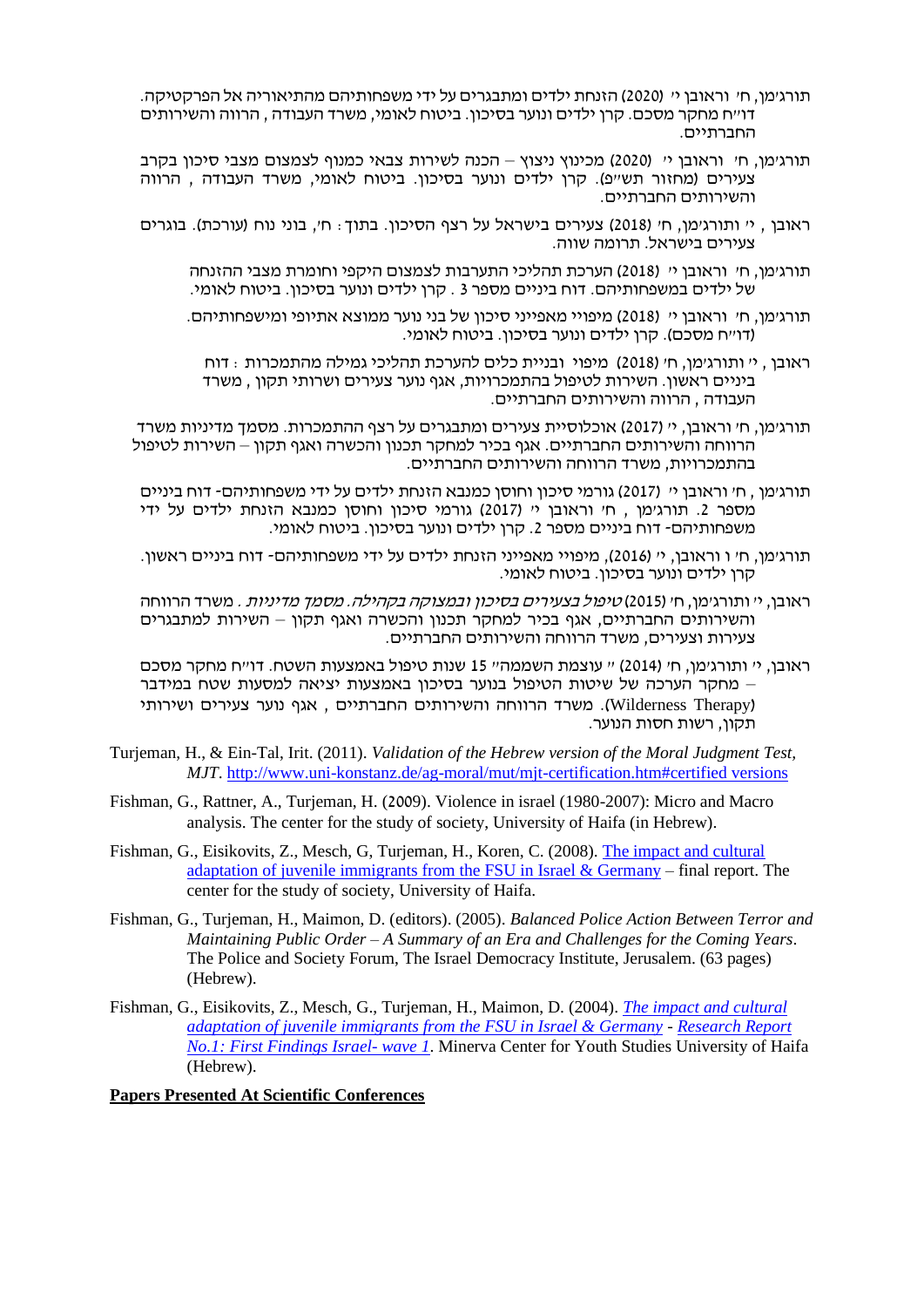| Conference                                                 | Date and<br><b>Place</b>    | <b>Title of Presentation</b>                                                                |
|------------------------------------------------------------|-----------------------------|---------------------------------------------------------------------------------------------|
| The international conference on                            | 2021                        | Socio-Demographic welfare in the Middle-                                                    |
| economic strength and social<br>capital in the Middle East | Israel                      | East and it's effect on peace processes                                                     |
| <b>Western Galilee Researcers</b>                          | 2021                        | Military preparation as a turning point in risk                                             |
| Confference                                                | <b>Israel</b>               | behavior of young adults                                                                    |
| <b>Western Galilee Researcers</b>                          | 2020                        | Child neglect intervention – macro and micro                                                |
| Confference                                                | <b>Israel</b>               | level implication                                                                           |
| American society of Criminology                            | 2018                        | Active and passive minority groups<br>involvement in crime, victimization and               |
|                                                            | Atlanta                     | criminal justice system                                                                     |
| European society of Criminology                            | 2017                        | From Adolescence to Young Adulthood A                                                       |
|                                                            | Wales,<br>United<br>Kingdom | Follow-Up Study of the Acculturation and<br>Delinquency of Immigrant Youth                  |
| Israeli society of Criminology                             | 2017                        | Measuring change in child maltreatment and                                                  |
| Jerusalem                                                  | assessing risks of neglect  |                                                                                             |
| The Stockholm Criminology                                  | 2016                        | Parental monitoring as a moderator between<br>changes in family structure and delinquent    |
| Symposium                                                  | Stockholm                   | behavior among immigrant youth                                                              |
|                                                            | Sweden                      |                                                                                             |
| American society of Criminology                            | 2015                        | Gender differences in the Effect of Protective<br>and Risk Factors on Changes in Criminal   |
|                                                            | Washington                  | <b>Behavior</b>                                                                             |
| American society of Criminology                            | 2014                        | Immigration and Crime: young immigrants                                                     |
|                                                            | San Francisco               | entering and desisting criminal career                                                      |
| European society of Criminology                            | 2014                        | The effect of protective and risk factors on<br>changes in criminal behavior patterns among |
|                                                            | Prag                        | immigrant youth                                                                             |
| Who pays the price? Society,                               | 2014                        | Immigrants and crime: desistance and                                                        |
| victims ad offenders                                       | Ariel,                      | persistence among adolescence from the<br>Former Soviet union in Israel                     |
|                                                            | <b>Israel</b>               |                                                                                             |
| The Stockholm Criminology<br>Symposium                     | 2014                        | The effect of nationality and gender on<br>judicial decision making in the Israeli court    |
|                                                            | Stockholm                   | system                                                                                      |
|                                                            | Sweden                      |                                                                                             |
| The Stockholm Criminology                                  | 2013                        | Wilderness Therapy – Evaluation Study                                                       |
| Symposium                                                  | Stockholm                   |                                                                                             |
|                                                            | Sweden                      |                                                                                             |